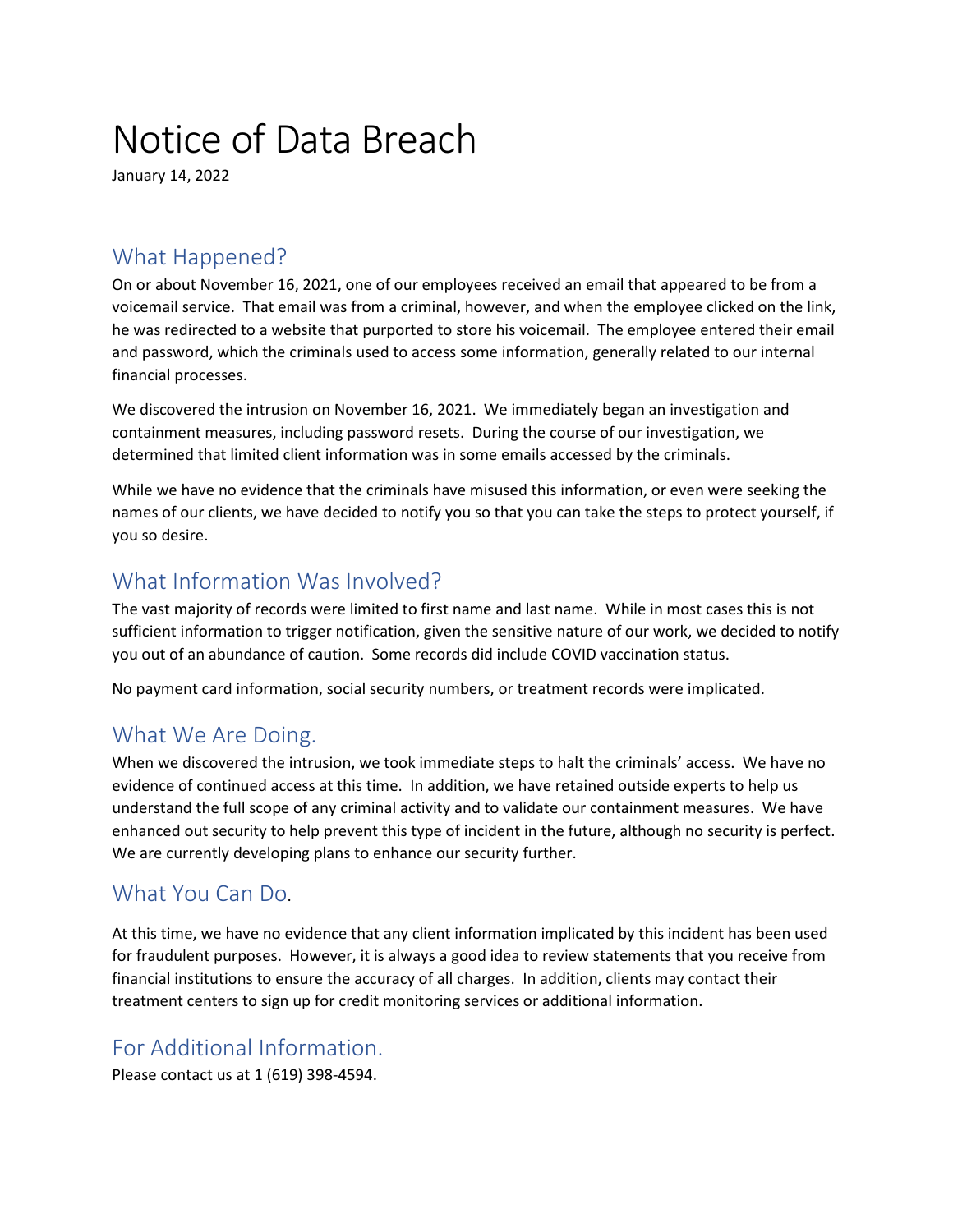# Additional Steps You Can Take.

Contact information for the three nationwide credit reporting companies is as follows:

| Equifax                | Experian              | Transunion             |
|------------------------|-----------------------|------------------------|
| Phone: 1-800-685-1111  | Phone: 1-888-397-3742 | Phone: 1-888-909-8872  |
| P.O. Box 740256        | P.O. Box 9554         | P.O. Box 105281        |
| Atlanta, Georgia 30348 | Allen, Texas 75013    | Atlanta, GA 30348-5281 |
| www.equifax.com        | www.experian.com      | www.transunion.com     |

**Free Credit Report.** We remind you to be vigilant for incidents of fraud or identity theft by reviewing your account statements and free credit reports for any unauthorized activity. You may obtain a copy of your credit report, free of charge, once every 12 months from each of the three nationwide credit reporting companies. To order your annual free credit report, please visit www.annualcreditreport.com or call toll free at 1-877-322-8228. You can also order your annual free credit report by mailing a completed Annual Credit Report Request Form (available from the U.S. Federal Trade Commission's ("FTC") website at www.consumer.ftc.gov) to:

Annual Credit Report Request Service P.O. Box 105281 Atlanta, GA 30348-5281.

**Security Freeze.** Security freezes, also known as credit freezes, restrict access to your credit file, making it harder for identity thieves to open new accounts in your name. You can freeze and unfreeze your credit file for free. You also can get a free freeze for your children who are under 16. And if you are someone's guardian, conservator or have a valid power of attorney, you can get a free freeze for that person, too.

How will these freezes work? Contact all three of the nationwide credit reporting agencies – Equifax, Experian, and TransUnion. If you request a freeze online or by phone, the agency must place the freeze within one business day. If you request a lift of the freeze, the agency must lift it within one hour. If you make your request by mail, the agency must place or lift the freeze within three business days after it gets your request. You also can lift the freeze temporarily without a fee.

Don't confuse freezes with locks. They work in a similar way, but locks may have monthly fees. If you want a free freeze guaranteed by federal law, then opt for a freeze, not a lock.

The following information must be included when requesting a security freeze (note that if you are requesting a credit report for your spouse, this information must be provided for him/her as well): (1) full name, with middle initial and any suffixes; (2) Social Security number; (3) date of birth; (4) current address and any previous addresses for the past five years; and (5) any applicable incident report or complaint with a law enforcement agency or the Registry of Motor Vehicles. The request must also include a copy of a government-issued identification card and a copy of a recent utility bill or bank or insurance statement. It is essential that each copy be legible, display your name and current mailing address, and the date of issue.